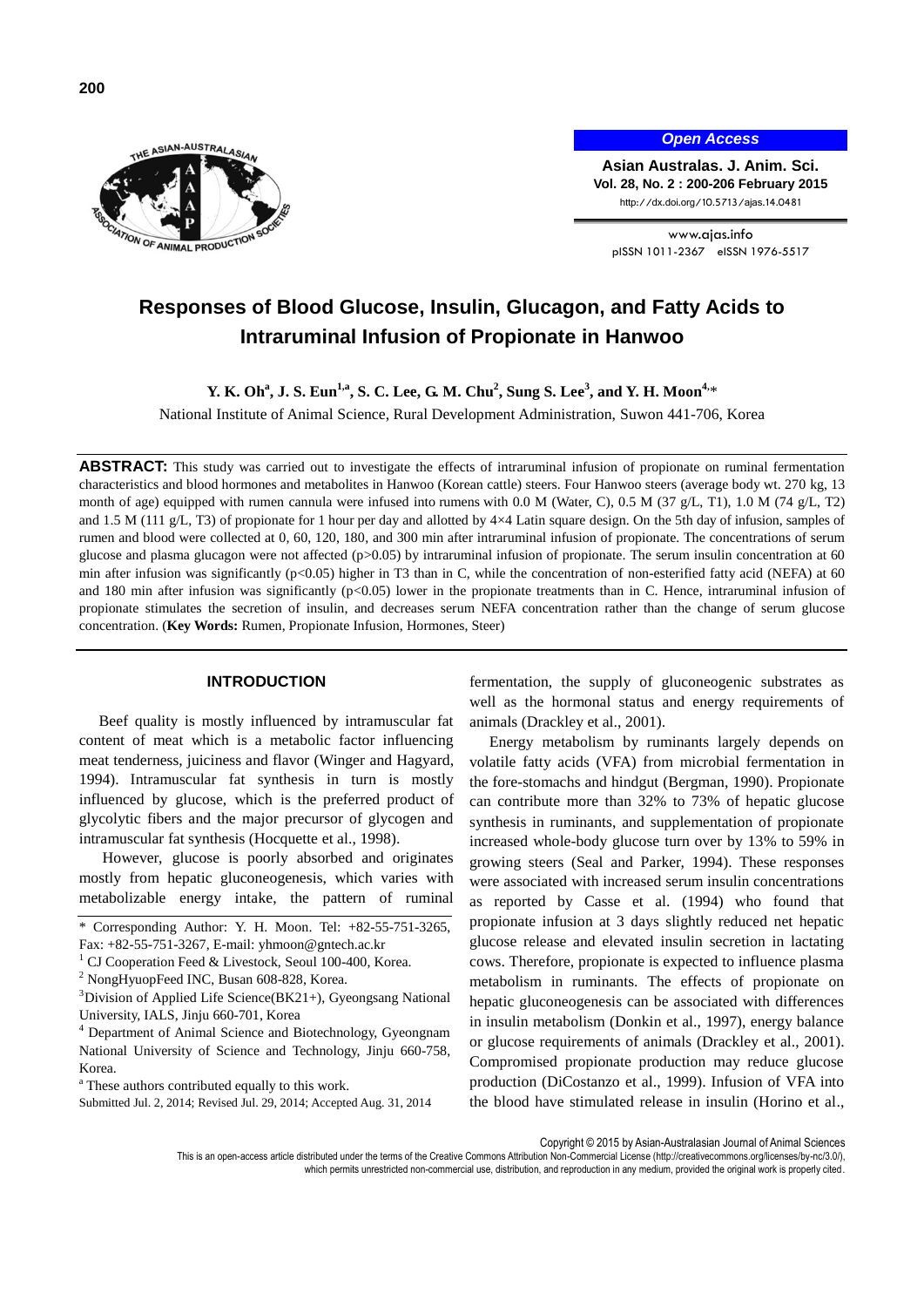1968), whereas ruminal infusions have had no effect on plasma concentrations of glucose or insulin (Stern et al., 1970)

The objective of this study was to investigate the change of the ruminal fermentation characteristics and blood hormones and metabolites following infusion of propionate directly into the rumen of Hanwoo steers.

# **MATERIALS AND METHODS**

## **Animals and diet**

Ruminally cannulated Hanwoo steers  $(n = 4)$  at the age of approximately 13 months and an average body weight (BW) of approximately 270 kg were used in this study. Animals were allotted in a 4×4 Latin square design for intraruminal infusion of propionate.

Ingredients and chemical compositions of the diet fed to experimental animal are shown in Table 1. A concentrate was formulated in the feed factory of the National Institute of Animal Science. The diet was fed as 1.5% of BW of experimental animals and contained 50% concentrate and 50% rice straw at twice per day (10:00 and 19:00) equally for each individual steer. This feeding level was determined throughout the preliminary experiment when feed intake was not decreased by intraruminal infusion of propionate, and was at 80% of National Research Council (NRC, 2001) requirements for beef cattle.

#### **Intraruminal infusion of propionate**

Four solutions of 0.0 M (deionized water; C), 0.5 M (T1), 1.0 M (T2), and 1.5 M (T3) of propionate were

**Table 1.** Ingredients and chemical composition of the diets fed experimental animals

| Items                                                       | Concentrate | Rice straw |
|-------------------------------------------------------------|-------------|------------|
| Ingredients, as-fed basis (%)                               |             |            |
| Corn                                                        | 55.0        |            |
| Wheat bran                                                  | 23.0        |            |
| Soybean meal                                                | 20.0        |            |
| Salt                                                        | 0.7         |            |
| Limestone                                                   | 0.5         |            |
| Tri-calcium phosphate                                       | 0.5         |            |
| Vitamin-mineral premix <sup>1</sup>                         | 0.3         |            |
| Chemical composition <sup>2</sup> (dry matter basis, $\%$ ) |             |            |
| Crude protein                                               | 20.94       | 5.72       |
| Ether extract                                               | 3.59        | 1.15       |
| Crude fiber                                                 | 6.42        | 36.31      |
| Nitrogen free extracts                                      | 62.18       | 44.70      |
| Neutral detergent fiber                                     | 48.10       | 80.48      |
| Acid detergent fiber                                        | 9.07        | 52.50      |

<sup>1</sup> Supplied per kilogram of diet : 6,000 IU vitamin A, 1,022 IU vitamin  $D_3$ , 80 mg K, 50 mg Zn, 50 mg S, 40 mg Mn, 30 mg Fe, 10 mg Cu, 0.53 mg I, 0.50 mg Co, and 0.13 mg Se.

<sup>2</sup> Analytical values.

continuously infused (1 L per hour) into the rumens of Hanwoo steers through the rumen cannula. Treatment solutions were prepared by adjusting the pH 7.0 with potassium hydroxide and sodium hydroxide after solving 0, 37, 74, and 111 g of propionic acid in 1 L of deionized water.

The propionate solution was infused at 3 hour after am feeding (13:00) for 1 hour per day during 5 days and the intervals to next infusion were 3 days. Solutions were infused using 4-channel peristaltic pumps (505S, Watson-Mallow Ltd., Cornwall, UK) and Tygon tubing  $(7.5 \text{ m} \times 1.6)$ mm i.d.; Fisher Scientific Co., Pittsburgh, PA, USA).

#### **Sample collections**

Rumen and blood samples were collected at 0, 60, 120, 180, and 300 min after infusion of solution through rumen cannula and jugular vein catheter on the 5th day after infusion, respectively. A jugular vein catheter was attached on a day before collection to reduce the stress of its adhesion to the neck. Rumen fluid was collected from three different sites in the rumen and squeezed through 8 folds of cheesecloth, and pH was determined immediately after collection. Rumen fluid was stored at –70°C for determination of concentration of VFA. Blood plasma for glucagon determination was obtained by centrifugation (2,500 rpm for 20 min) the whole blood supplemented Ethylenediaminetetraacetic acid as an anticoagulant and blood serum for determination of insulin, glucose and nonesterified fatty acid **(**NEFA) was obtained by coagulation for 1 hour at 4°C. Blood plasma and serum were stored at –70°C until analyzed.

#### **Analyses of diet, ruminal fluids, and blood samples**

The chemical composition of concentrate and roughage was determined by AOAC (1995) for proximate analysis of crude protein, ether extract, and crude fiber and the cell wall constituents as neutral detergent fiber, and acid detergent fiber of diet were determined according to the method of Goering and Van Soest (1970).

The pH of rumen fluids was determined using a pH meter (Orion 920A, Thermo Electron Co., Washington DC, WA, USA). Concentration of VFA in rumen fluids was determined using the gas chromatography (VISTA 6000, Varian Associates Inc., Santa Clara, CA, USA) according to the method modified by Czerkawski (1976).

After pretreatment with the analysis kits (Chiron Diagnostics Co., Oberlin, OH, USA), blood hormones and metabolites were measured by the sandwich enzyme-linked immunosorbent assay reader (ELP-40, Bio-Tek Instruments, Colar Cedex, France) for serum insulin, the gamma-counter (5002 Cobra System, Packard Instrument Co., Meriden, CT, USA) for plasma glucagon, the spectrophotometer (Spectronic 601; Milton-roy Co., Ivyland, PA, USA) for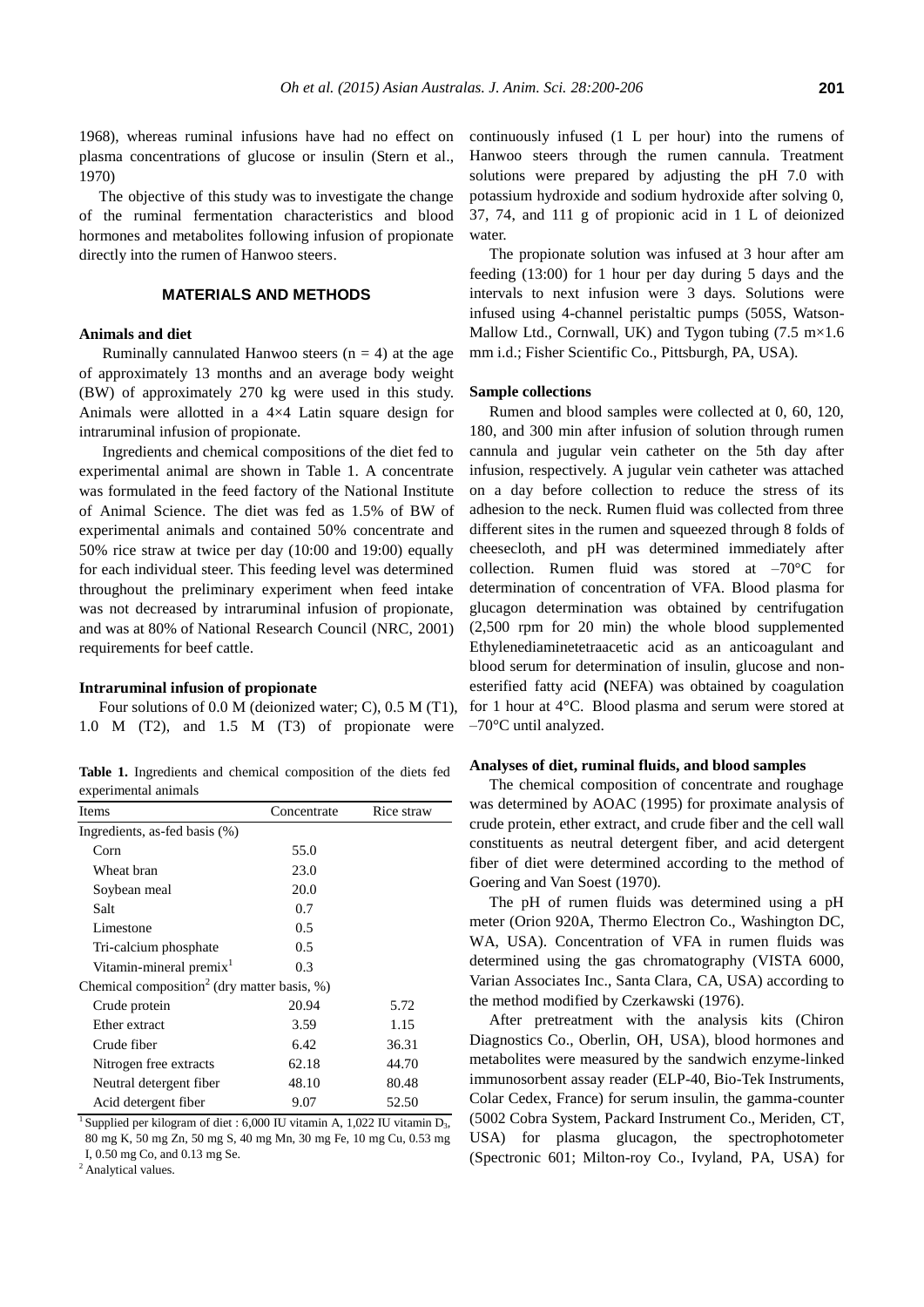serum NEPA, and the blood auto analyzer (Express Plus, Ciba Corning Diagnostics Corp., Irvine, CA, USA) for serum glucose, respectively.

#### **Statistical analyses**

The effect of propionate infusion into the rumen of Hanwoo steers was examined in a model that included treatment and sampling time. Data were analyzed as repeated measures using the General Linear Model procedure of SAS (1999). Duncan's Multiple Range Test was used to test the significance  $(p<0.05)$  of differences among means.

## **RESULTS**

The changes of ruminal pH by infusion of propionate into the rumen are shown in Table 2. The intraruminal infusion of propionate did not affect  $(p>0.05)$  the pH values of rumen fluids and the pH values ranged from 6.68 to 7.02 at 300 min post-infusion.

The intraruminal infusion of propionate showed no effect (p>0.05) on the concentrations of total VFA, acetate, isobutyrate, butyrate, isovalerate and valerate in rumen fluids, while the propionate concentrations at 60, 120, and 180 min after infusion were significantly ( $p<0.05$ ) higher in T2 and T3 than in C and peaked at 60 min after infusion of propionate (Table 3).

The concentration of ruminal VFAs after propionate infusion was significantly ( $p$ <0.05) higher at 60 min than at 300 min for total VFA in T2 and T3, and significantly  $(p<0.05)$  higher at 60 min than at 0 and 300 min for propionate in the all propionate treatments.

The ratio of acetate to propionate at 60, 120, and 180 min after infusion was significantly ( $p < 0.05$ ) lower in T1, T2, and T3 than in C and was lowest in T3. The ratio of acetate to propionate at 300 min after infusion was significantly ( $p<0.05$ ) lower in T2 and T3 than in C and T1, but was not different (p>0.05) between T2 and T3.

The concentrations of serum insulin and plasma

**Table 2.** Effects of intraruminal infusion of propionate on pH value in the rumen fluids of Hanwoo steers

| Item                     | Treatment <sup>1</sup> |      |                |      | <b>SEM</b> |  |
|--------------------------|------------------------|------|----------------|------|------------|--|
|                          | C                      | Τ1   | T <sub>2</sub> | T3   |            |  |
| Time after infusion, min |                        |      |                |      |            |  |
| 0                        | 6.70                   | 6.67 | 6.74           | 6.65 | 0.020      |  |
| 60                       | 6.68                   | 6.76 | 6.73           | 6.61 | 0.033      |  |
| 120                      | 6.73                   | 6.75 | 6.69           | 6.72 | 0.012      |  |
| 180                      | 6.79                   | 6.84 | 6.83           | 6.81 | 0.011      |  |
| 300                      | 7.00                   | 6.98 | 6.96           | 7.02 | 0.011      |  |

SEM, standard error of the mean.

<sup>1</sup> Propionate solutions were continuously infused 0.0 M (C), 0.5 M (T1), 1.0 M (T2), and 1.5M (T3) at 1L per hour in the rumens through the cannula.

glucagon are shown in Table 4. The concentration of serum insulin was significantly ( $p<0.05$ ) higher in T3 than in C at 60 min after infusion of propionate, but was not different (p>0.05) among treatments at 30, 90, 120, and 180 min after infusion. The concentration of serum insulin reached a plateau ( $p<0.05$ ) at 60 min after propionate infusion in T2 and T3, but was not affected by elapsing time after infusion in C and T1.

The concentration of plasma glucagon was not affected  $(p>0.05)$  by treatment and post-infusion time of propionate even at 60 min after infusion when insulin was significantly (p<0.05) affected by treatment.

The changes of concentration of glucose and NEFA in serum of Hanwoo steers by intraruminal infusion of propionate are shown in Table 5. The concentration of serum glucose was not affected (p>0.05) by treatment and time after infusion. The concentration of serum NEFA was significantly ( $p<0.05$ ) lower in T3 than in C and T1at 30 min after infusion and was significantly  $(p<0.05)$  lower in T1, T2, and T3 than in C at 60 and 180 min after infusion. The concentration of plasma NEFA was highest ( $p<0.05$ ) at 300 min after propionate infusion in all treatments. As a result, intraruminal infusion of propionate stimulated the secretion of insulin and decreased serum NEFA concentration rather than produce a change in serum glucose concentration.

## **DISCUSSION**

Volatile fatty acids are derived primarily from microbial fermentation and provide roughly 70% of the energy requirement in sheep and VFA can stimulate insulin and glucagon release in ruminants (Lee and Hossner, 2002). Particularly at higher propionate concentrations in the rumen, gluconeogenesis continues to be stimulated in the liver (Lobley et al., 2000). Although approximately 30% of propionate produced in the rumen may escape into the abomasum and omasum, propionate could be completely metabolized within the post-ruminal tissues (Lobley et al., 2000).

The present experiment showed that intraruminal infusion of propionate had no effect on the pH values in rumen fluids that ranged from 6.68 to 7.02 at 300 min postinfusion. There was no effect in rumen pH due to the levels of propionate infusion because all infusates including the water were adjusted to pH 7.0 by alkali. The intraruminal infusion of propionate increased propionate concentration and decreased acetate to propionate ratio of ruminal fluids in the present experiment. Abdul-Razzsq et al. (1988) reported that isoenergetic rations with a low ratio of acetate to propionate in ruminal fluid promoted greater fat deposition in sheep. While the ratio of sodium propionate in a roughage-based diet decreased fat deposition in sheep (Van Houtert and Leng, 1993).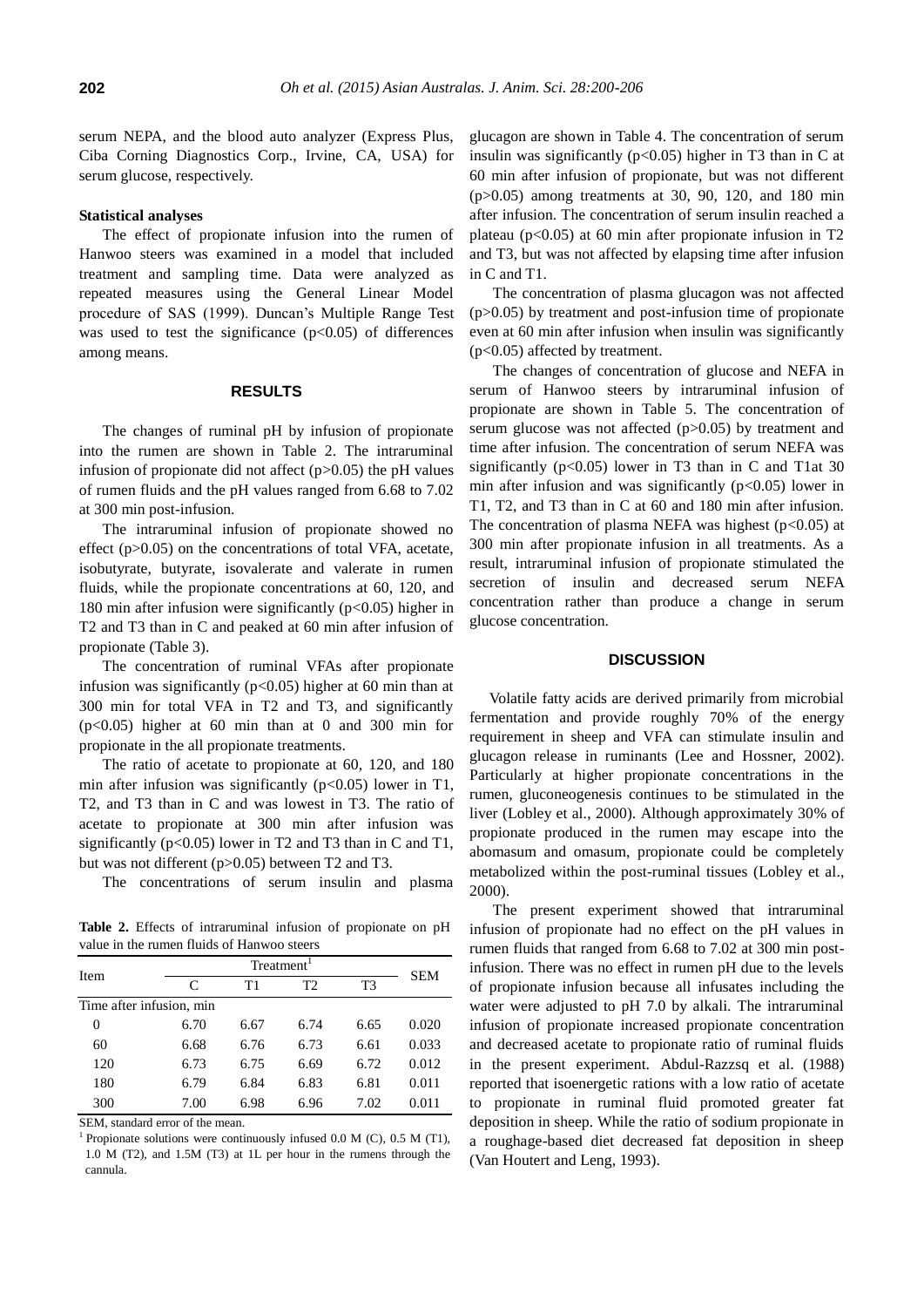**Table 3.** Effects of intraruminal infusion of propionate on volatile fatty acids concentration in the rumen fluids of Hanwoo steers

| Item                      | Treatment <sup>1</sup> |                       |                                                    |                        |            |
|---------------------------|------------------------|-----------------------|----------------------------------------------------|------------------------|------------|
|                           | $\mathsf{C}$           | T1                    | T2                                                 | T3                     | <b>SEM</b> |
| Time after infusion (min) |                        |                       | ---- Total VFA, mM/L--                             |                        |            |
| $\boldsymbol{0}$          | 78.55                  | 74.55                 | $72.13^{AB}$                                       | $78.07^{\mathrm{AB}}$  | 1.521      |
| 60                        | 63.10                  | 82.06                 | 88.77 <sup>A</sup>                                 | $108.71^{A}$           | 9.411      |
| 120                       | 64.71                  | 73.88                 | 82.82 <sup>AB</sup>                                | 84.89 <sup>AB</sup>    | 4.620      |
| 180                       | 55.17                  | 64.90                 | $75.23^{AB}$                                       | 69.07 <sup>AB</sup>    | 4.214      |
| 300                       | 51.43                  | 50.36                 | $56.37^{B}$                                        | $51.46^{B}$            | 1.346      |
| Time after infusion (min) |                        |                       | ------------ Acetate, mM/L--                       |                        |            |
| $\boldsymbol{0}$          | 54.01                  | 50.61                 | 50.35                                              | 53.92                  | 1.008      |
| 60                        | 43.27                  | 44.92                 | 47.52                                              | 51.20                  | 1.729      |
| 120                       | 44.63                  | 44.20                 | 47.12                                              | 43.29                  | 0.819      |
| 180                       | 38.29                  | 40.39                 | 45.25                                              | 37.37                  | 1.759      |
| 300                       | 35.78                  | 34.51                 | 34.84                                              | 30.11                  | 1.262      |
| Time after infusion (min) |                        |                       | ----- Propionate, mM/L ------                      |                        |            |
| $\boldsymbol{0}$          | 14.43                  | $13.93^{BC}$          | $12.44^{D}$                                        | 14.39 <sup>C</sup>     | 0.467      |
| 60                        | 11.60 <sup>c</sup>     | $26.00^{\rm bca}$     | $32.26^{bA}$                                       | 47.98 <sup>aA</sup>    | 7.538      |
| 120                       | $11.73^c$              | $20.87^{\rm bcAB}$    | $26.30^{abAB}$                                     | 34.86 <sup>aAB</sup>   | 4.850      |
| 180                       | $9.82^{b}$             | $16.17^{abBC}$        | $21.09$ <sub>aBC</sub>                             | $24.20$ <sup>aBC</sup> | 3.137      |
| 300                       | 8.95                   | $10.62^C$             | $14.77^{\text{CD}}$                                | $15.93^C$              | 1.659      |
| Time after infusion (min) |                        |                       | ------- Isobutyrate, mM/L -------                  |                        |            |
| $\boldsymbol{0}$          | 1.14                   | 1.00                  | 0.99                                               | 1.03                   | 0.034      |
| 60                        | 0.88                   | 1.09                  | 0.94                                               | 1.00                   | 0.045      |
| 120                       | 0.88                   | 0.85                  | 0.96                                               | 0.72                   | 0.050      |
| 180                       | 0.75                   | 0.84                  | 0.93                                               | 0.82                   | 0.037      |
| 300                       | 0.77                   | 0.62                  | 0.75                                               | 0.66                   | 0.036      |
| Time after infusion (min) |                        |                       | ------ Butyrate, mM/L ------                       |                        |            |
| $\boldsymbol{0}$          | 7.03                   | 7.31 <sup>AB</sup>    | 6.66                                               | 7.04                   | 0.133      |
| 60                        | 5.97                   | $8.37^{A}$            | 6.64                                               | 7.06                   | 0.506      |
| 120                       | 6.15                   | $6.68^{AB}$           | 7.03                                               | 5.03                   | 0.437      |
| 180                       | 5.20                   | $6.22^{AB}$           | 6.63                                               | 5.48                   | 0.329      |
| 300                       | 4.78                   | 3.80 <sup>B</sup>     | 4.96                                               | 3.92                   | 0.295      |
| Time after infusion (min) |                        |                       | ----- Isovalerate, mM/L -----                      |                        |            |
| $\boldsymbol{0}$          | 0.79                   | 0.70                  | 0.69                                               | 0.69                   | 0.024      |
| 60                        | 0.58                   | 0.70                  | 0.56                                               | 0.65                   | 0.032      |
| 120                       | 0.57                   | 0.53                  | 0.58                                               | 0.45                   | 0.030      |
| 180                       | 0.49                   | 0.56                  | 0.54                                               | 0.52                   | 0.015      |
| 300                       | 0.54                   | 0.37                  | 0.46                                               | 0.37                   | 0.041      |
| Time after infusion (min) |                        |                       |                                                    |                        |            |
| $\boldsymbol{0}$          | 1.15                   | 1.00                  | 0.99                                               | 1.00                   | 0.038      |
| 60                        | $0.80\,$               | 0.97                  | 0.85                                               | 0.83                   | 0.037      |
|                           | 0.76                   |                       | 0.83                                               | 0.54                   | 0.063      |
| 120<br>180                | 0.62                   | 0.75<br>0.71          | 0.78                                               | 0.68                   | 0.033      |
| 300                       |                        | 0.44                  | 0.58                                               | 0.47                   | 0.040      |
|                           | 0.60                   |                       |                                                    |                        |            |
| Time after infusion (min) |                        | $3.75^{A}$            | ---------- Acetate/propionate<br>4.16 <sup>A</sup> | $3.79^{A}$             |            |
| $\boldsymbol{0}$          | 3.81                   | $1.73$ <sup>bC</sup>  | $1.47^{bcC}$                                       | $1.06^{\text{cD}}$     | 0.095      |
| 60                        | $3.85^a$               | $2.17$ <sup>bBC</sup> | $1.81$ <sub>bBC</sub>                              | $1.24^{\text{cCD}}$    | 0.623      |
| 120                       | 4.01 <sup>a</sup>      |                       | $2.18^{bcBC}$                                      |                        | 0.599      |
| 180                       | $4.14^{a}$             | $2.60^{bB}$           |                                                    | $1.54^{\circ}$ C       | 0.553      |
| 300                       | $4.25^{\rm a}$         | $3.49^{aA}$           | $2.36^{bB}$                                        | $1.94^{bB}$            | 0.527      |

SEM, standard error of the means.

<sup>1</sup> Propionate solutions were continuously infused 0.0 M (C), 0.5 M (T1), 1.0 M (T2), and 1.5 M (T3) at 1 L per hour in the rumens through the cannula.

a,b,cValues in the same row with different superscripts differ at  $p<0.05$ .

 $A,B,C$ Values in the same column with different superscripts differ at p<0.05.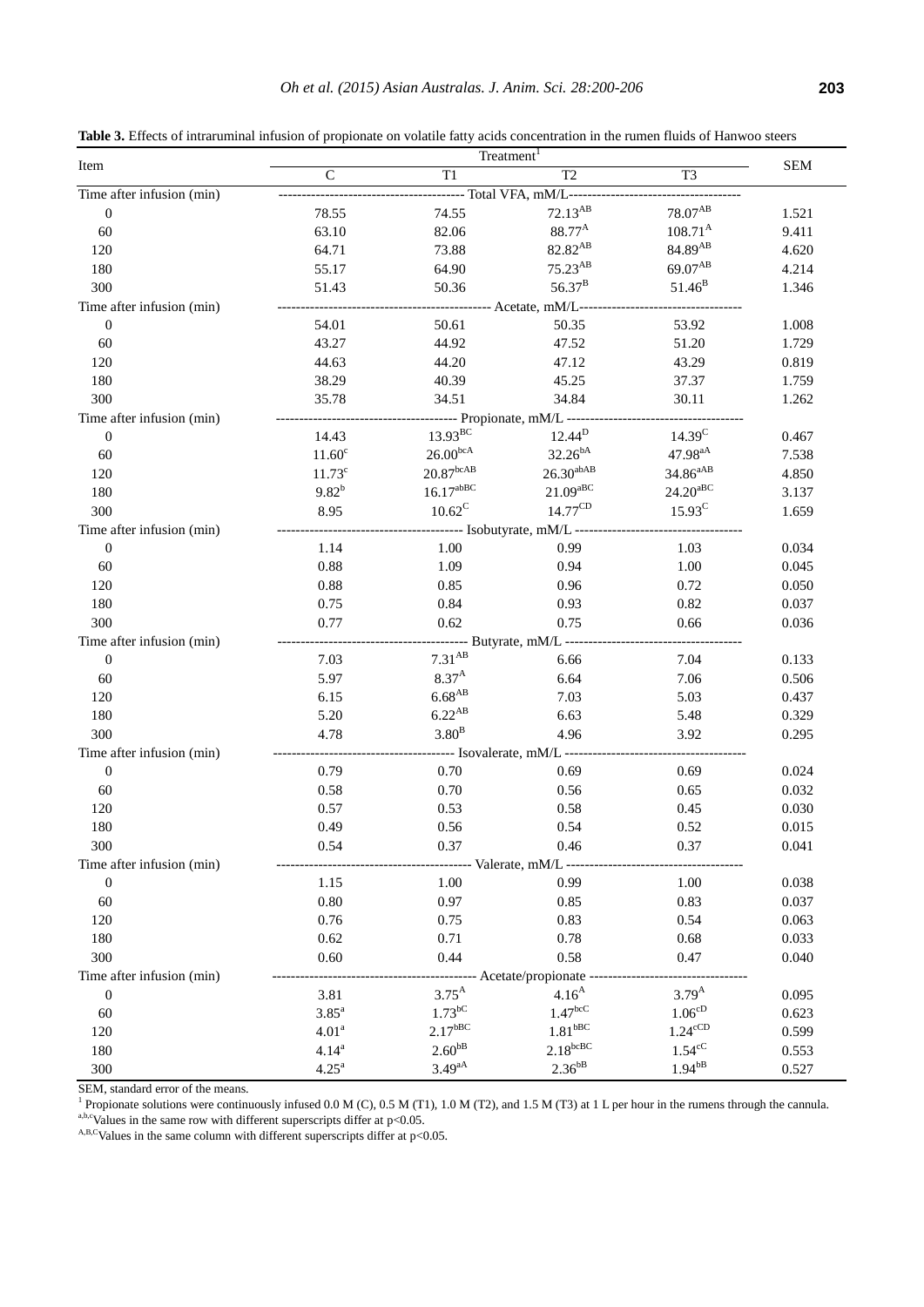| Item                      | Treatment <sup>1</sup> |                     |                                                 |                |            |
|---------------------------|------------------------|---------------------|-------------------------------------------------|----------------|------------|
|                           | $\mathcal{C}$          | T1                  | T <sub>2</sub>                                  | T <sub>3</sub> | <b>SEM</b> |
| Time after infusion (min) |                        |                     | --------- Insulin, µU/mL ---------------------- |                |            |
| $\boldsymbol{0}$          | 19.84                  | 21.67               | $19.94^{B}$                                     | 26.03          | 1.449      |
| 30                        | 21.15                  | 25.41               | $38.12^{A}$                                     | 41.63          | 4.921      |
| 60                        | $20.70^{b}$            | 33.38 <sup>ab</sup> | $42.43^{abA}$                                   | $53.80^a$      | 7.007      |
| 90                        | 15.63                  | 22.54               | $25.66^{B}$                                     | 33.48          | 3.701      |
| 120                       | 19.75                  | 21.95               | $23.61^{\rm B}$                                 | 23.66          | 0.921      |
| 180                       | 20.61                  | 22.11               | $26.00^{B}$                                     | 21.41          | 1.196      |
| Time after infusion (min) |                        |                     |                                                 |                |            |
| $\overline{0}$            | 41.88                  | 48.48               | 45.42                                           | 44.52          | 1.361      |
| 30                        | 39.37                  | 53.84               | 46.45                                           | 57.98          | 4.109      |
| 60                        | 40.96                  | 54.58               | 54.24                                           | 56.71          | 3.596      |
| 90                        | 37.24                  | 45.15               | 51.57                                           | 45.74          | 2.943      |
| 120                       | 39.47                  | 44.71               | 60.91                                           | 52.38          | 4.672      |
| 180                       | 39.97                  | 41.15               | 52.80                                           | 43.55          | 2.908      |
| 300                       | 40.55                  | 41.00               | 49.89                                           | 38.09          | 2.583      |

**Table 4.** Effects of intraruminal infusion of propionate on the concentration of serum insulin and plasma glucagon in Hanwoo steers

SEM, standard error of the means.

<sup>1</sup> Propionate solutions were continuously infused  $0.0 M$  (C),  $0.5 M$  (T1),  $1.0 M$  (T2), and  $1.5 M$  (T3) at 1 L per hour in the rumens through the cannula.

a,b Values in the same row with different superscripts differ at p<0.05.

 $A$ ,B Values in the same column with different superscripts differ at p<0.05.

The insulin concentration of serum was increased at 1 hour after intraruminal infusion of propionate in the present experiment. Evans et al. (1975) reported that plasma insulin concentrations peaked at 0.5 hour and 5.5 hour post feeding for cows, and were greater immediately after feeding than at 0.5 hour before feeding and 1.5 hour after feeding in sheep fed high concentrate diet. Bines and Hart (1984) reporting plasma hormones and metabolite responses to intraruminal

infusion of VFA mixtures in cattle found that insulin concentrations were less when propionate was omitted from the infusate. Moreover, Istasse et al. (1987) reported that infusion of propionate into the rumen increased insulin concentration of plasma without any change in plasma glucose concentration. In the present experiment, the intraruminal infusion of propionate increased serum insulin concentration and this result was similar to the reports of

| Table 5. Effects of intraruminal infusion of propionate on the concentrations of serum glucose and plasma NEFA of Hanwoo steers |                                                  |                     |                     |                       |            |  |
|---------------------------------------------------------------------------------------------------------------------------------|--------------------------------------------------|---------------------|---------------------|-----------------------|------------|--|
| Item                                                                                                                            | Treatment <sup>1</sup>                           |                     |                     |                       |            |  |
|                                                                                                                                 | $\mathcal{C}$                                    | T1                  | T <sub>2</sub>      | T <sub>3</sub>        | <b>SEM</b> |  |
| Time after infusion (min)                                                                                                       | ------------------------- Glucose, mg/100 mL---- |                     |                     |                       |            |  |
| $\boldsymbol{0}$                                                                                                                | 79.25                                            | 79.75               | 79.67               | 81.25                 | 0.437      |  |
| 30                                                                                                                              | 78.50                                            | 81.00               | 83.00               | 84.50                 | 1.299      |  |
| 60                                                                                                                              | 78.75                                            | 79.75               | 82.00               | 81.00                 | 0.711      |  |
| 90                                                                                                                              | 80.00                                            | 80.00               | 80.50               | 80.75                 | 0.188      |  |
| 120                                                                                                                             | 79.00                                            | 78.75               | 81.25               | 81.75                 | 0.766      |  |
| 180                                                                                                                             | 78.50                                            | 78.50               | 81.50               | 78.50                 | 0.750      |  |
| 300                                                                                                                             | 82.00                                            | 81.00               | 81.00               | 81.00                 | 0.250      |  |
| Time after infusion (min)                                                                                                       |                                                  |                     |                     |                       |            |  |
| $\overline{0}$                                                                                                                  | 54.33 <sup>D</sup>                               | $50.33^{D}$         | $89.67^{\circ}$     | $92.67^{AB}$          | 11.26      |  |
| 30                                                                                                                              | $124.00^{aC}$                                    | $90.67^{aB}$        | 83.67abC            | $44.50$ <sup>bC</sup> | 16.31      |  |
| 60                                                                                                                              | $167.67$ <sup>aBC</sup>                          | 54.00 <sup>bD</sup> | 76.00 <sup>bC</sup> | 57.00 <sup>bC</sup>   | 26.78      |  |
| 90                                                                                                                              | $171.00^{BC}$                                    | 75.00 <sup>C</sup>  | $110.33^{B}$        | $58.00^{\circ}$       | 24.98      |  |
| 120                                                                                                                             | $124.50^{\circ}$                                 | 70.00 <sup>C</sup>  | $122.00^{AB}$       | 76.00 <sup>B</sup>    | 14.57      |  |
| 180                                                                                                                             | $178.67^{aAB}$                                   | 93.33bB             | $71.33^{bC}$        | $74.33^{bB}$          | 25.23      |  |
| 300                                                                                                                             | $223.00^{\rm A}$                                 | $218.00^{A}$        | $189.33^{A}$        | $175.50^{A}$          | 11.40      |  |

NEFA, non-esterified fatty acid; SEM, standard error of the means.

<sup>1</sup> Propionate solutions were continuously infused  $0.0 M$  (C),  $0.5 M$  (T1),  $1.0 M$  (T2), and  $1.5 M$  (T3) at 1 L per hour in the rumens through the cannula.

a,b Values in the same row with different superscripts differ at p<0.05.

 $A,B,C,D$  Values in the same column with different superscripts differ at p<0.05.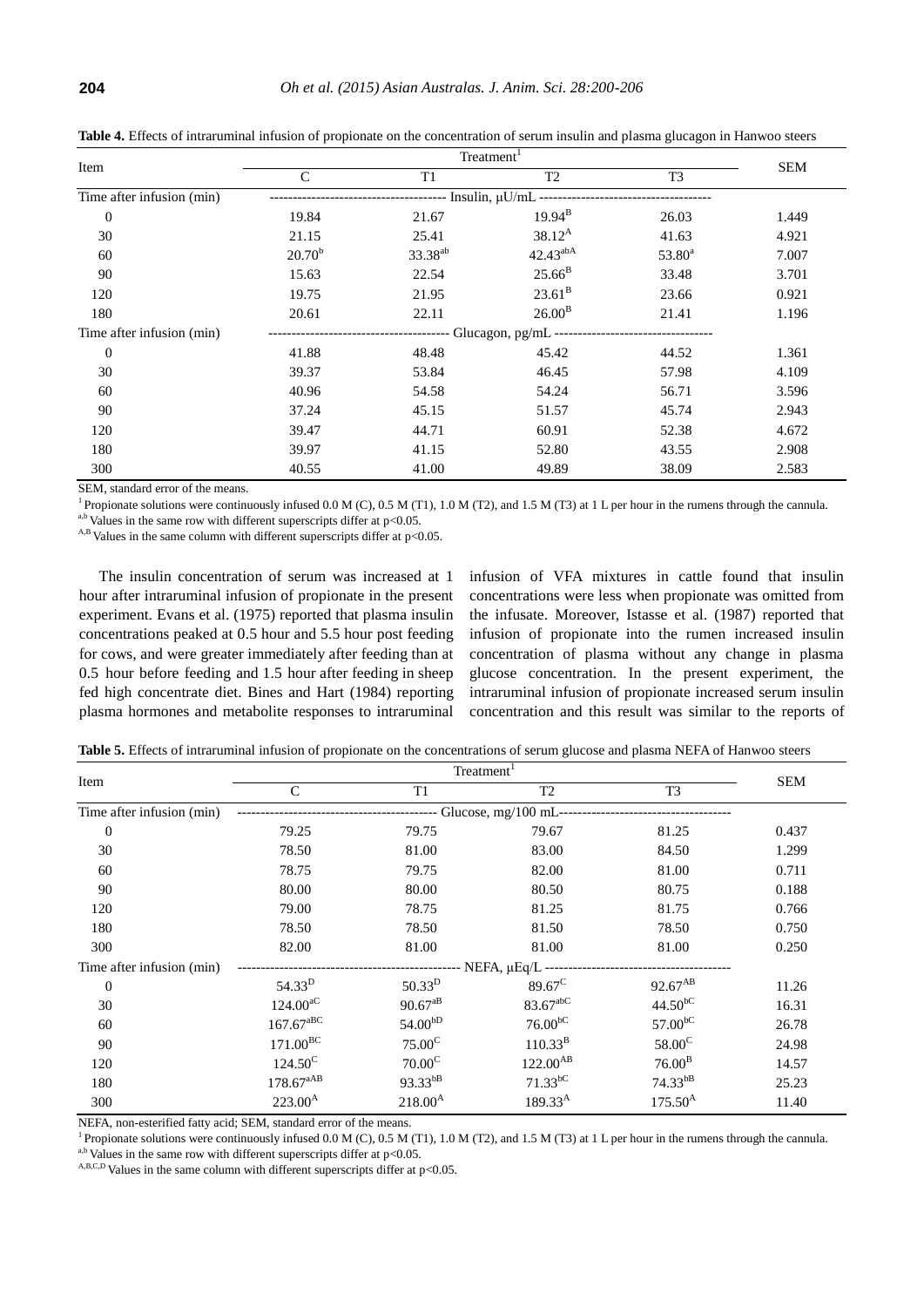Sano et al. (1993; 1995).

The intraruminal infusion of propionate did not affect the glucagon and glucose concentrations of blood in the present experiment. Sano et al. (1993) reported that infusion of propionate in mesenteric vein increased plasma insulin concentration, but plasma glucose concentration remained unchanged in sheep. Therefore, plasma insulin response to propionate must use different mechanisms from those affecting plasma glucose concentrations. Hence, in the present experiment, intraruminal infusion of propionate may also use a different mechanism to transport propionate into mesenteric veins.

Plasma glucagon responses to VFA are generally less than are insulin responses (De Jong, 1982). On the other hand, Sano et al. (1993; 1995) reported that infusion of propionate into femoral and mesenteric veins increased plasma glucagon concentration in sheep and indicated that the magnitude of plasma glucagon responses is influenced by the rate of propionate removal by the liver. Therefore, plasma glucagon responds to infusion of propionate that travels through the portal vein and is removed by the liver (Lobley et al., 2000). In the present experiment the intraruminal infusion of propionate decreased NEFA concentration of serum at 30, 60, and 180 min after infusion. Lemosquet et al. (1997) reported that duodenal infusion of glucose increased concentration of glucose and insulin in serum or postprandial plasma and decreased NEFA concentration in plasma.

In conclusion, the results of the present experiment indicate that intraruminal infusion of propionate (111 g/d) significantly increased serum insulin, while no change was observed on the concentration of serum glucose and plasma glucagon. This may indicate that propionate produced in the rumen and absorbed into the circulatory system stimulates insulin secretion and the concentration of insulin and NEFA in serum is in a negative relationship.

## **ACKNOWLEDGMENTS**

This work was supported by Rural Development Administration Grant in Korea and was presented as a part of a doctoral dissertation by Jeong Shik Eun.

#### **REFERENCES**

- Abdul-Razzaq, H., A. R. Bickerstaffe, and G. P. Savage. 1988. The Influence of Rumen Volatile Fatty Acids on Protein in Lambs. Ph.D. Thesis, Lincoln College, University of Canterbury, Christchurch , New Zealand.
- AOAC. 1995. Official Method of Analysis. 16th edn. Association of Official Analytical Chemists, Washington, DC, USA.
- Bergman, E. N. 1990. Energy metabolism of volatile fatty acids from the gastrointestinal tract in various species. Physiol. Rev.

70:567-590.

- Bines, J. A. and J. C. Hart. 1984. [The response of plasma insulin](http://pubs.aic.ca/doi/abs/10.4141/cjas84-272)  [and other hormones to intraruminal infusion of VFA mixtures](http://pubs.aic.ca/doi/abs/10.4141/cjas84-272) [in cattle.](http://pubs.aic.ca/doi/abs/10.4141/cjas84-272) Can. J. Anim. Sci. 64:304-305.
- Casse, E. A., H. Rulquin, and G. B. Huntington. 1994. [Effect of](http://www.sciencedirect.com/science/article/pii/S0022030294772702)  [mesenteric vein infusion of propionate on splanchnic](http://www.sciencedirect.com/science/article/pii/S0022030294772702)  [metabolism in primiparous Holstein cows.](http://www.sciencedirect.com/science/article/pii/S0022030294772702) J. Dairy Sci. 77: 3296-3303.
- Czerkawski, J. W. 1976. [The use of pivalic acid as a reference](http://www.ncbi.nlm.nih.gov/pubmed/952843)  [substance in measurements of production of volatile fatty acids](http://www.ncbi.nlm.nih.gov/pubmed/952843)  [by rumen micro-organisms](http://www.ncbi.nlm.nih.gov/pubmed/952843) *in vitro*. Br. J. Nutr. 36:311-315.
- De Jong, A. 1982. [Patterns of plasma concentrations of insulin and](http://joe.endocrinology-journals.org/content/92/3/357.short)  [glucagon after intravascular and intraruminal administration of](http://joe.endocrinology-journals.org/content/92/3/357.short)  [volatile fatty acids in the goat.](http://joe.endocrinology-journals.org/content/92/3/357.short) J. Endocrinol. 92:357-370.
- DiCostanzo, A., J. E. Williams, and D. H. Keisler. 1999. [Effect of](http://www.journalofanimalscience.org/content/77/11/3050.short)  short- or [long-term infusions of acetate or propionate on](http://www.journalofanimalscience.org/content/77/11/3050.short)  [luteinizing hormone, insulin, and metabolite concentrations in](http://www.journalofanimalscience.org/content/77/11/3050.short)  [beef heifers.](http://www.journalofanimalscience.org/content/77/11/3050.short) J. Anim. Sci. 77:3050-3056.
- Donkin, S. S., S. J. Bertics, and L. E. Armentato. 1997. [Chronic](http://www.journalofanimalscience.org/content/75/11/3082.short)  [and transitional regulation of](http://www.journalofanimalscience.org/content/75/11/3082.short) gluconeogenesis and [glyconeogenesis by insulin and glucagon in neonatal calf](http://www.journalofanimalscience.org/content/75/11/3082.short)  [hepatocytes.](http://www.journalofanimalscience.org/content/75/11/3082.short) J. Anim. Sci. 75:3082-3087.
- Drackley, J. K., T. R. Overton, and G. N. Douglas. 2001. [Adaptations of glucose and long-chain fatty acid metabolism in](http://www.sciencedirect.com/science/article/pii/S0022030201702044)  [liver of dairy cows during the periparturient period.](http://www.sciencedirect.com/science/article/pii/S0022030201702044) J. Dairy Sci. 84(Suppl.): E100-E112.
- Evans, E., J. G. Buchanan-Smith, and G. K. MacLeod. 1975. [Postprandial patterns of plasma glucose, insulin and volatile](http://www.journalofanimalscience.org/content/41/5/1474.short)  [fatty acids in ruminants fed low-](http://www.journalofanimalscience.org/content/41/5/1474.short) and high-roughage diets. J. Anim. Sci. 41:1474-1479.
- Goering, H. K. and P. J. Van Soest. 1970. Forage fiber analysis (Apparatus, Reagents, Procedures, and Some application). Agricultural Handbook. No. 397. ARS-USDA, Washington DC, USA.
- Hocquette, J. F., I. Ortigues-Marty, D. Pethick, P. Herpin, and X. Fernandez. 1998. [Nutritional and hormonal regulation of](http://www.sciencedirect.com/science/article/pii/S0301622698001870)  [energy metabolism in skeletal muscles of meat-producing](http://www.sciencedirect.com/science/article/pii/S0301622698001870)  [animals.](http://www.sciencedirect.com/science/article/pii/S0301622698001870) Livest. Prod. Sci. 56:115-143.
- Horino, M., L. J. Machlin, F. Hertelendy, and D. M. Kipnis. 1968. Effects of short- [chain fatty acids on plasma insulin in ruminant](http://press.endocrine.org/doi/abs/10.1210/endo-83-1-118)  [and nonruminant species.](http://press.endocrine.org/doi/abs/10.1210/endo-83-1-118) Endocrinology 83:118-128
- Istasse, L., N. A. MacLeod, E. D. Goodall, and E. R. Ø rskov. 1987. [Effects on plasma insulin of intermittent infusions of propionic](http://journals.cambridge.org/action/displayAbstract?fromPage=online&aid=860668&fileId=S0007114587000795)  [acid, glucose or casein into the alimentary tract of non](http://journals.cambridge.org/action/displayAbstract?fromPage=online&aid=860668&fileId=S0007114587000795)[lactating cows maintained on a liquid diet.](http://journals.cambridge.org/action/displayAbstract?fromPage=online&aid=860668&fileId=S0007114587000795) Br. J. Nutr. 58:139- 148.
- Lee, S. H. and K. L. Hossner. 2002[. Coordinate regulation of ovine](http://www.journalofanimalscience.org/content/80/11/2840.short)  [adipose tissue gene expression by propionate.](http://www.journalofanimalscience.org/content/80/11/2840.short) J. Anim. Sci. 80:2840-2849.
- Lemosquet, S., N. Rideau, H. Rulquin, P. Faverdin, J. Simon, and R. Verite. 1997. [Effects of a duodenal glucose infusion on the](http://www.sciencedirect.com/science/article/pii/S0022030297762507)  [relationship between plasma concentrations of glucose and](http://www.sciencedirect.com/science/article/pii/S0022030297762507)  [insulin in dairy cows.](http://www.sciencedirect.com/science/article/pii/S0022030297762507) J. Dairy Sci. 80:2854-2865.
- Lobley, G. E., G. D. Milano, and J. G. van der Walt. 2000. The liver: Integrator of nitrogen metabolism. In: Ruminant Physiology (Eds. P. B. Cronjē, E. A. Boomker, P. H. Henning, W. Schultheiss, and J. G. van der Walt). CABI Publishing, New York, USA. p. 155.